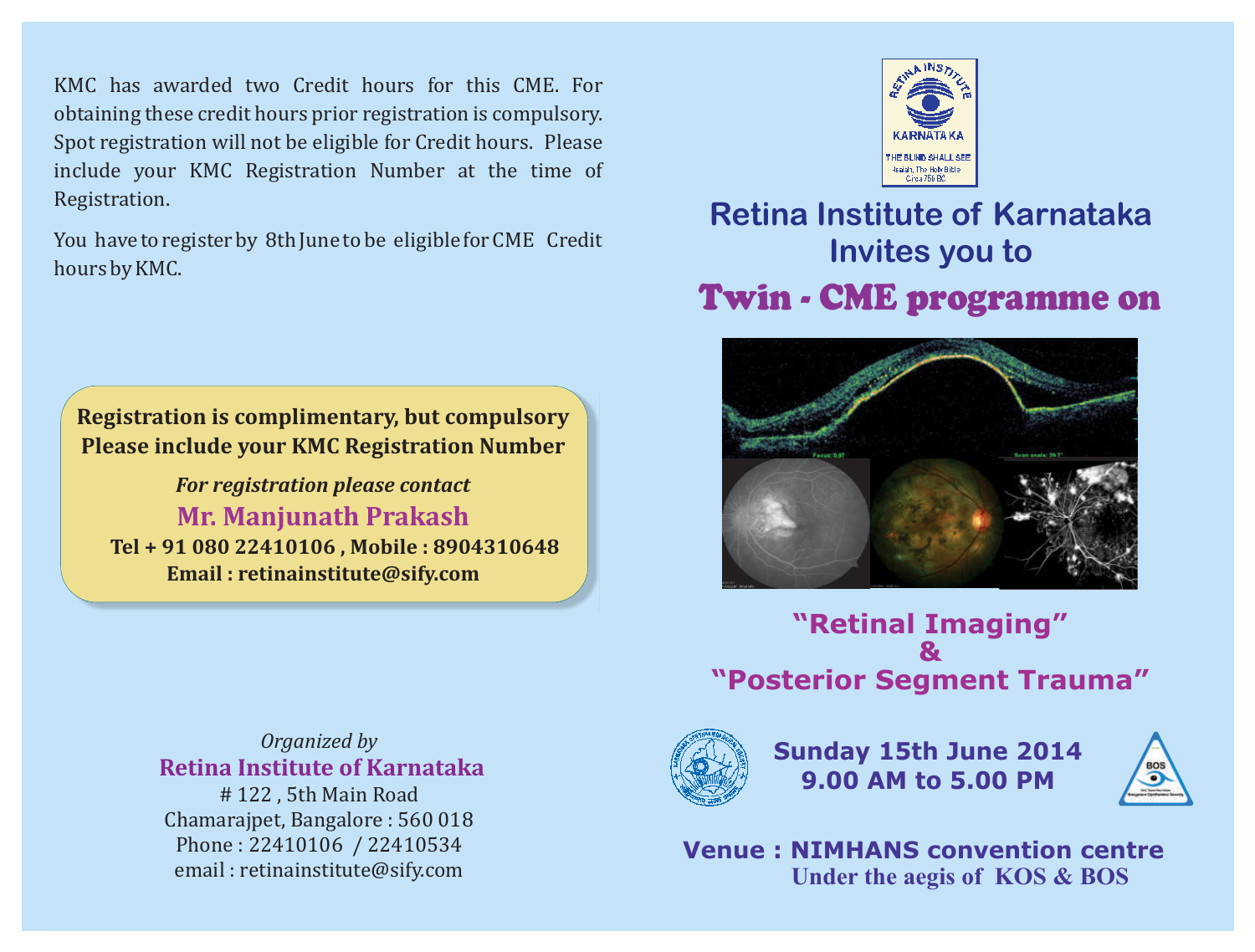#### **Dear Friends,**

As we complete 18 years , it is our great pleasure to invite you for our annual CME program. We have combined two topics of practical importance to all ophthalmologists. The basics , practical aspects and the latest advances in retinal imaging will be exhaustively covered .

Posterior segment trauma with its myriad presentations will also covered as a mini symposium.

The venue of the meet is NIMHANS convention centre, which has excellent infrastructure for academic meets. We look forward to see you in large numbers.

**Invited Faculty :** Dr . Rajeev Reddy. LVPEI , Hyderabad

#### **KOS Faculty Host Faculty**

- 
- 
- 
- 
- 5. Dr. Mahesh Shanmugan 5. Dr. Sumanth Kumar
- 6. Dr. Naresh Yadav
- 7. Dr. Praveen Murthy
- 8. Dr. T.K. Ramesh
- 9. Dr. Supriya Dabir
- 
- 1. Dr. Chaitra Jayadev 1. Dr. N.S. Muralidhar
- 2. Dr. Chandrakumar 2. Dr. Hemanth Murthy
- 3. Dr. A.S. Guruprasad 3. Dr. Kavitha S Rao
- 4. Dr. K S Kumar 4. Dr. Srikanth Y.N
	-

### **PROGRAM DETAILS**

8.30 AM onwards : Registration & Inauguration

#### **Session 1 : 9.00 AM to 11.15 AM Basics of Imaging techniques**

- 1 Fundus Cameras Smartphone and DIY indirect Ophthalmoscope
- 2. Fundus Autofluorescence Current role
- 3. FFA- Basics
- 4. ICG-Current role
- 5. OCT-Basics
- 6. OCT in pediatric population
- 7. Newer instruments in retinal imaging

#### **TEA BREAK 11.15 AM to 11.30 AM**

#### **Session 2 : 11.30 AM to 1.30 PM Interactive session with FFA and OCT images**

#### **LUNCH 1.30 PM to 2.30 PM**

#### **Session 3 : 2.30 PM to 5.00 PM Post segment trauma**

- 1. Closed globe injury-how to evaluate posterior segment
- 2. Berlin's edema and other macular changes
- 3. Traumatic RD
- 4. Open globe injury- immediate evaluation and management
- 5. Vitrectomy in open globe injury Why , when how and what
- 6. IOFB- Challenges in diagnosis and management